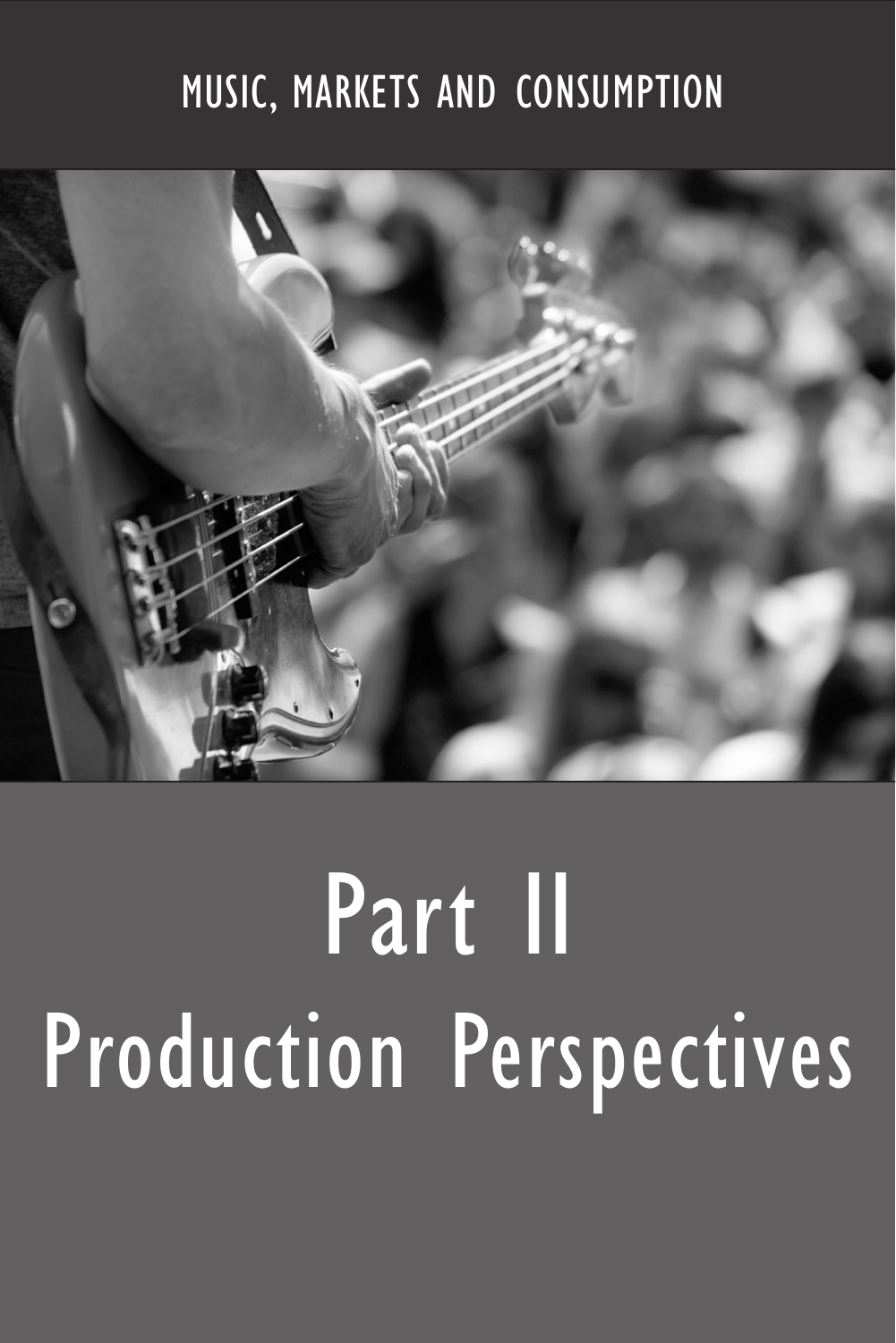# **3 Music as Product**

### **Introduction**

In order to develop a more holistic and integrated understanding consequently the relationship between music and the market, and consequently n order to develop a more holistic and integrated understanding of of music production and consumption, it is necessary to examine the notion of music as a product. The very act of exploring the relationship between music, markets and consumption immediately frames music as a 'product'. In the marketplace, music is 'produced' and 'consumed' rather than made and heard. But the language and practices of the market and of marketing go far beyond the labelling of music making and listening in this way. They are pervasive and, as such, mediate our everyday engagement with music, regardless of the role we play in the market. The way the quality of music is evaluated is dominated by measures of sales success: songs 'top the charts', artists 'sell out' stadiums and tours, and recording companies sign 'the next big thing' to contracts in the expectation of future sales. Even a particular market can be held up as measure of success: in popular music, many bands, such as the Beatles, have been deemed to be successful only after they have 'broken America' by reaching high positions on the US music charts.

Marketing practices have long been utilized in music. For example, P.T. Barnum adopted a variety of promotional campaigns and innovative pricing tactics to ensure the success of Jenny Lind's 1850 debut in America (Waksman, 2011). Tickets for the best seats in the house were sold at auction. This served multiple purposes, such as increasing revenues by forcing up the price of the ticket through competitive bidding, generating further publicity for the concert through additional advertising of the auction itself, and ensuring that ticket dealers would